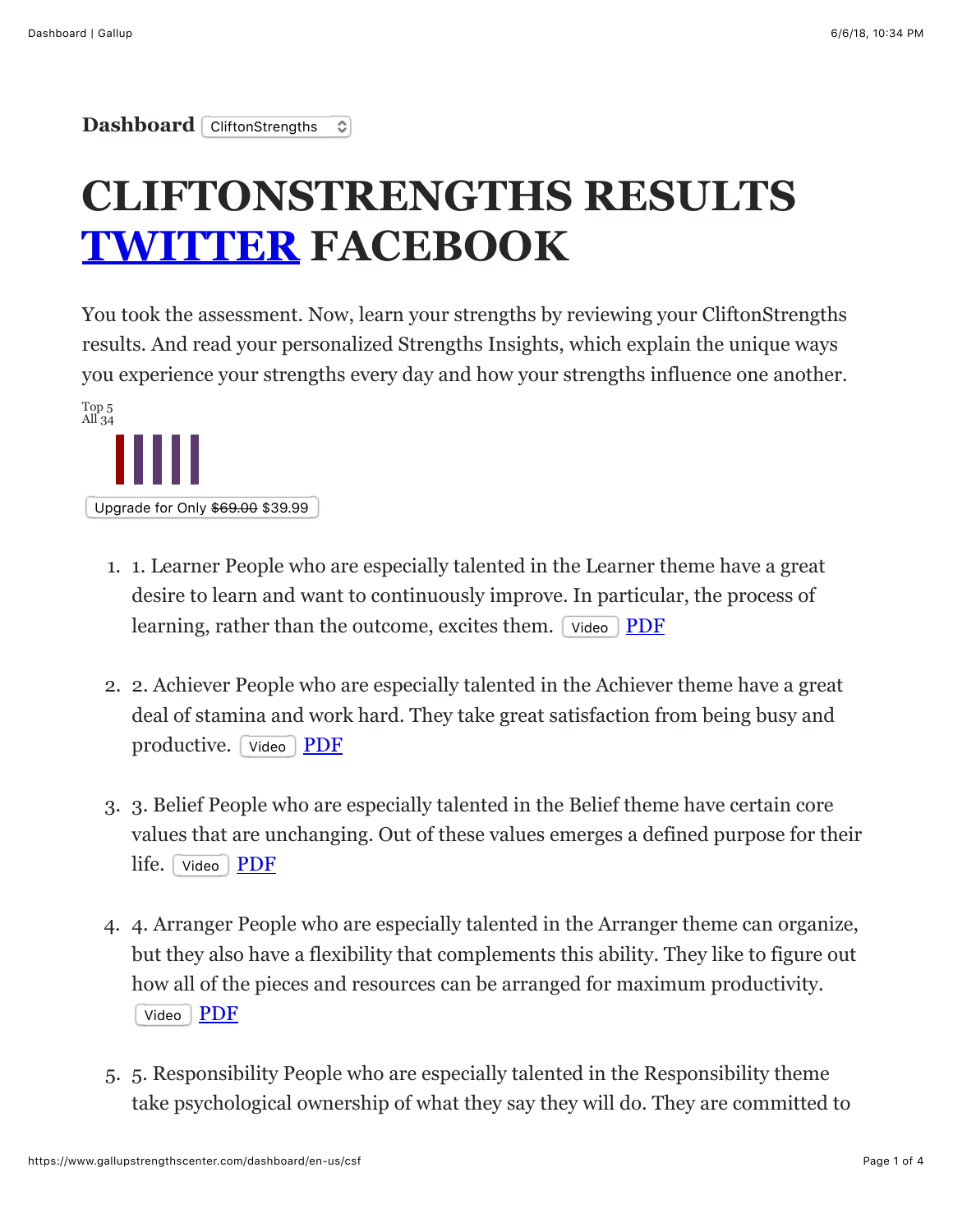stable values such as honesty and loyalty. Video [PDF](https://dk9zyhfatdvcy.cloudfront.net/public/pdf/en-US/Responsibility.pdf)

## **REPORTS AND TOOLS**



Signature Themes Report [View full descriptions of your top five themes.](https://gx.gallup.com/sfreports.gx/p/DsfPDF?a=1056564035&lc=en-us&e=&r=signature_theme_report_pdf&k=3b97367299717bb9fd0c932ab3b435cc43e7f8e322c193ce8f5f9c07e22881d68708d24c7f5c32bb0fde7f3a8455ae6798c5a034c6d3978c1e70d0877948cfd1&h=b3055468e6d951e46f8c015819e59f9f13a8483e15642bd3ab637db91e437b4966ca0014f1982f31ccb25e2201a95b6804a274d6a28b24cc97530d49e7cf3ae0&s=0)



**Strengths Insight Guide [Read your personalized Strengths Insights.](https://gx.gallup.com/sfreports.gx/p/DsfPDF?a=1056564035&lc=en-us&e=&r=strengths_insight_report_pdf&k=b4e603ff26162130bdc1a278d0f7dade301db9b790231c029f948f2613dbdf5899e4e418a363b22ce766f56fa337b505e52db90e5076fcc96466004b06c9a048&h=b3055468e6d951e46f8c015819e59f9f13a8483e15642bd3ab637db91e437b4966ca0014f1982f31ccb25e2201a95b6804a274d6a28b24cc97530d49e7cf3ae0&s=0)** 



Strengths Insight and Action-Planning Guide Learn ways to use your strengths and discover how to create a strengthsbased action plan.



Theme Sequence Report [View all 34 of your themes in order and read detailed descriptions of each. Please view the](https://gx.gallup.com/sfreports.gx/p/DsfPDF?a=1056564035&lc=en-us&e=&r=sf1_sdd_guide_long_pdf&k=7d00ac18e925fd658dbe065dc17022c24ff9c58728bc157cade66e68f6081c23a235c1c61e5ef0fb6f76f1c9d94ffa48c8f4620cf95776ff05c0bcc59864b531&h=b3055468e6d951e46f8c015819e59f9f13a8483e15642bd3ab637db91e437b4966ca0014f1982f31ccb25e2201a95b6804a274d6a28b24cc97530d49e7cf3ae0&s=0)

three-part companion videos when reviewing this report. [Unlock this report](https://www.gallupstrengthscenter.com/dashboard/en-us/csf#)

## **RESOURCES**

StrengthsFinder 2.0 This *Wall Street Journal*, *Business Week* and *USA Today* bestseller will provide a foundation for understanding the CliftonStrengths assessment and the 34 themes.

Download My E-Book Available in English only. | [FAQ](https://www.gallupstrengthscenter.com/help/en-us/faq-item/TECHFAQ31?type=TECH)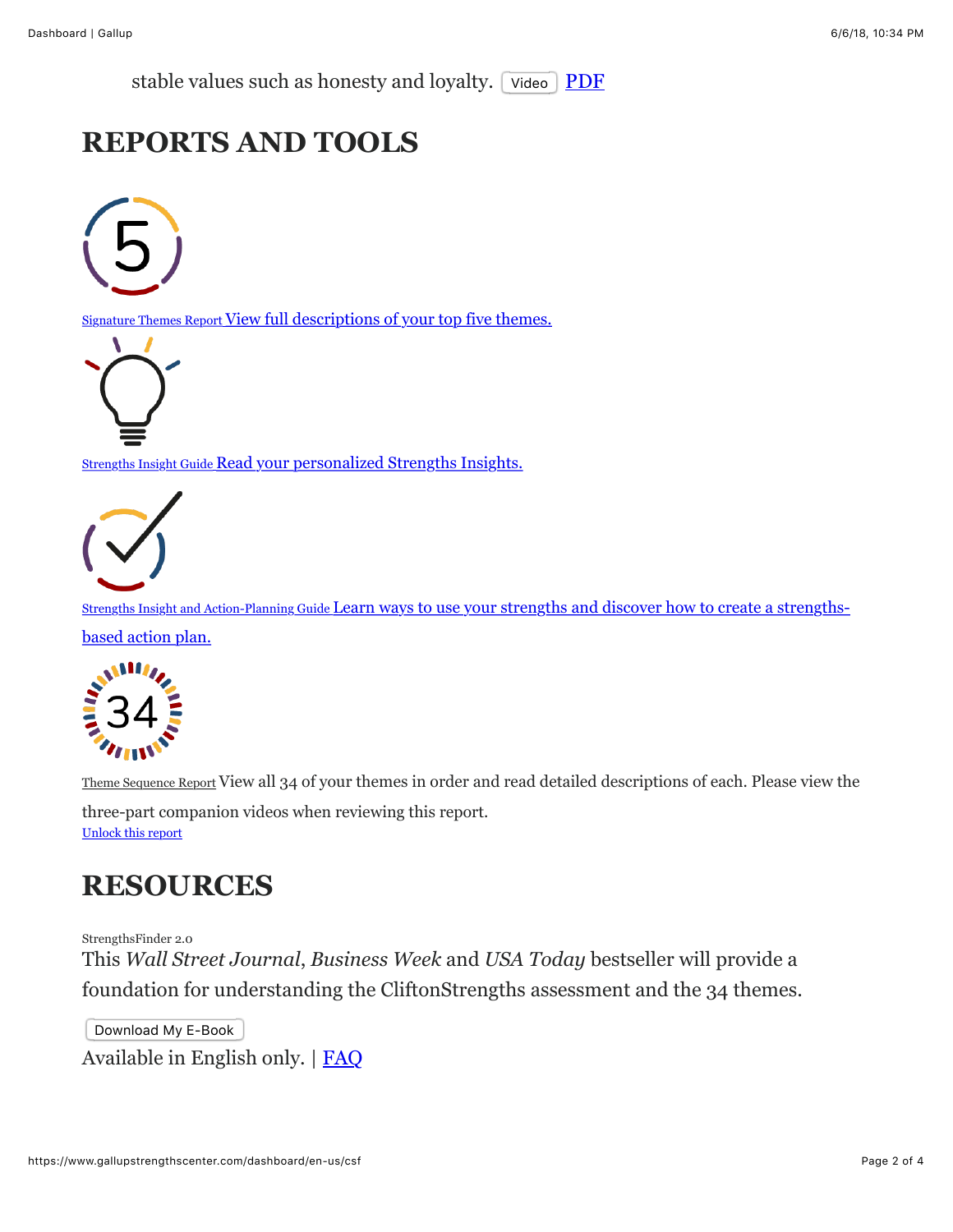

personalized strengths-based action plan. [CliftonStrengths Resources](https://www.gallupstrengthscenter.com/private-resources) Close banner \$69.00 **\$39.99** save 42% Save 42% on Upgrade to CliftonStrengths 34

We've made it easier for you to maximize your infinite potential.

Save 42% when you upgrade to your complete CliftonStrengths profile today!

*Includes pre-order of new interactive e-learning module (\$39.99 retail value)*